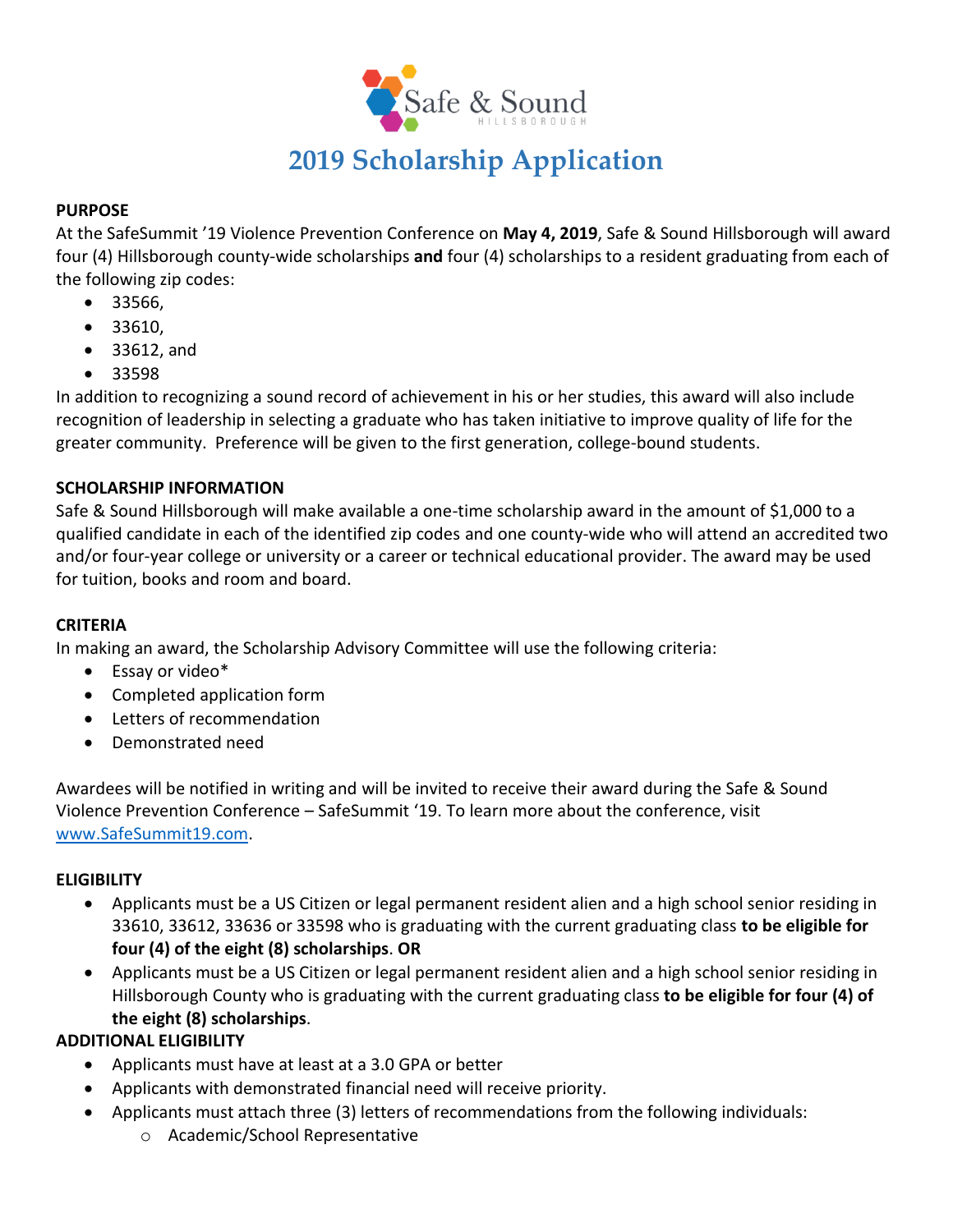o Any other non-family adult of the student's choosing (e.g. boss, religious leader, civic leader, etc.)

#### **REFERENCES**

Include three (3) letters of recommendations, (excluding family members); only one academic recommendation.

- 1. Name Phone Number E-mail Address
- 2. Name Phone Number E-mail Address
- 3. Name (academic) Phone Number E-mail Address

## **ESSAY**

\*Please address each of the following questions.

- 1. How do you describe a safe community?
- 2. How would you compare your community to your safe community description?
- 3. What does it take to make a community safe?
- 4. How do you plan to apply your future educational training toward creating a safe community?

Essay must be typed, double-spaced and at least 500 or more words in length. Applicants may opt to submit a video not to exceed 4 minutes in .mp4 format.

#### **AWARD TERMS & CONDITIONS**

- Parent or legal guardian must provide consent for the release of school information in order to verify the information contained in the application.
- Applicants must register as a full-time student within 6 months following date of high school graduation at any accredited two and/or four-year college or university or vocational college. (Note: Proof of enrollment must be provided as funds will be distributed to the school.)

#### **HOW TO SUBMIT**

The application and all attachments must be hand delivered, mailed, or uploaded and received **no later than 5:59 p.m., April 5, 2018**. All attachments must be submitted with the application at one time. Please use the following address:

Children's Board of Hillsborough County 1002 E. Palm Ave. Tampa, FL 33605

### **QUESTIONS**

Contact Safe and Sound Hillsborough: Tel: (813) 327-8317, Ext. 402 Email: [info@safeandsoundhillsborough.org](mailto:info@safeandsoundhillsborough.org)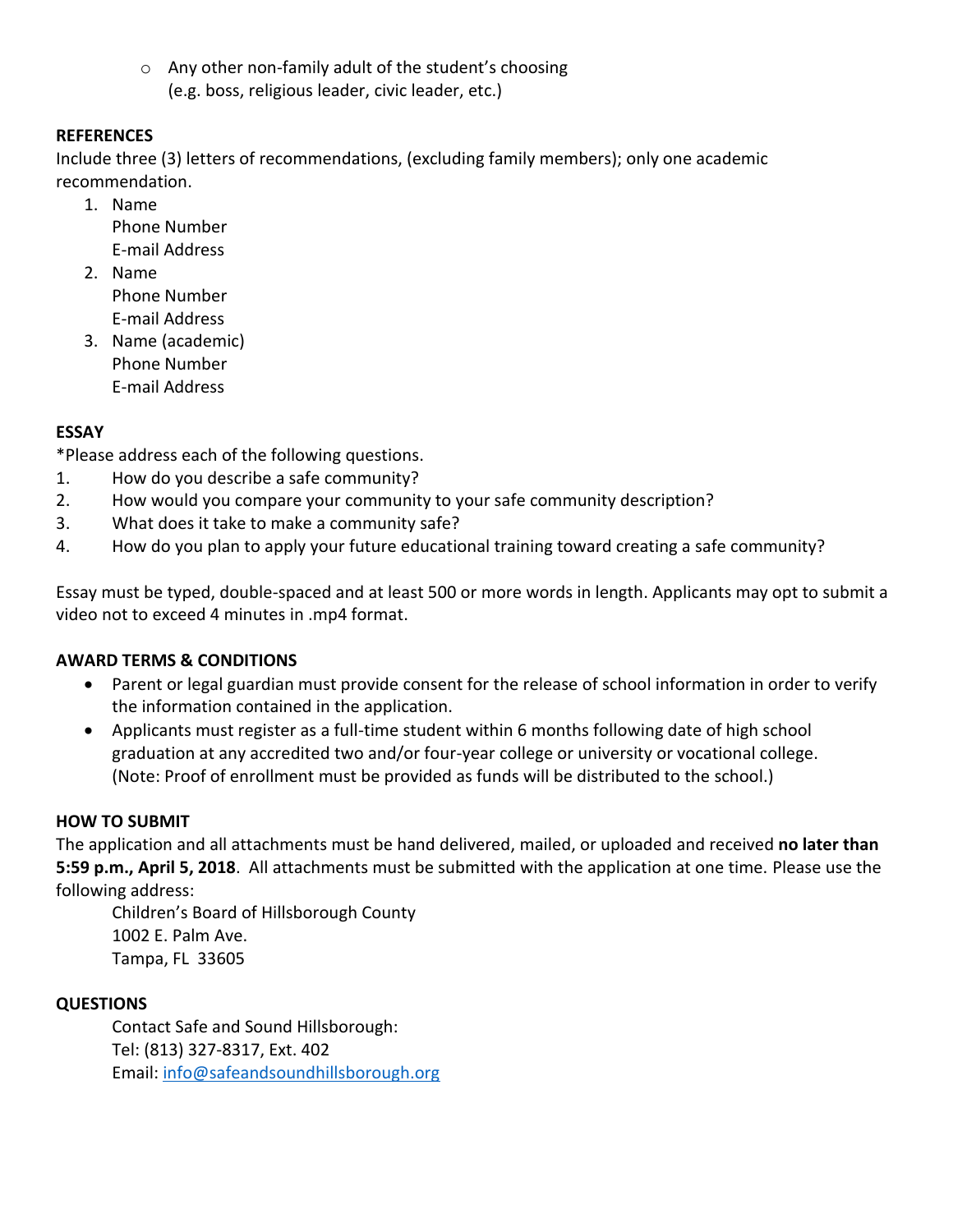

# **2019 Scholarship Application Form**

| Applicant                                                                                                                                                                                                      |  |  |        |  |  |  |  |  |
|----------------------------------------------------------------------------------------------------------------------------------------------------------------------------------------------------------------|--|--|--------|--|--|--|--|--|
| Name:                                                                                                                                                                                                          |  |  |        |  |  |  |  |  |
| Home Address:                                                                                                                                                                                                  |  |  |        |  |  |  |  |  |
| Home                                                                                                                                                                                                           |  |  | Cell   |  |  |  |  |  |
| Phone:                                                                                                                                                                                                         |  |  | Phone: |  |  |  |  |  |
| Email                                                                                                                                                                                                          |  |  |        |  |  |  |  |  |
| Address:                                                                                                                                                                                                       |  |  |        |  |  |  |  |  |
| Parent/Legal Guardian                                                                                                                                                                                          |  |  |        |  |  |  |  |  |
| Name:                                                                                                                                                                                                          |  |  |        |  |  |  |  |  |
| Parent/Legal Guardian                                                                                                                                                                                          |  |  |        |  |  |  |  |  |
| Address:                                                                                                                                                                                                       |  |  |        |  |  |  |  |  |
| List Gross Annual Household Income and Source of Income (Work, Social Security, Child Support, etc.) Please note that this<br>information is subject to verification should you become a scholarship finalist. |  |  |        |  |  |  |  |  |
|                                                                                                                                                                                                                |  |  |        |  |  |  |  |  |
| Are you a first generation college bound student (neither parent nor guardian completed college?<br><b>Yes</b><br>V<br>No<br>V                                                                                 |  |  |        |  |  |  |  |  |

| <b>EDUCATION</b>                 |  |  |                      |  |                                               |                     |   |  |
|----------------------------------|--|--|----------------------|--|-----------------------------------------------|---------------------|---|--|
| <b>High School</b><br>Attending: |  |  |                      |  |                                               | Graduation<br>Date: |   |  |
| <b>School Address:</b>           |  |  |                      |  |                                               |                     |   |  |
| <b>Cumulative GPA:</b>           |  |  | College/University V |  | Career/Technical<br><b>Education Provider</b> |                     | V |  |
| <b>Major Career</b><br>Goals:    |  |  |                      |  |                                               |                     |   |  |
|                                  |  |  |                      |  |                                               |                     |   |  |

| <b>REFERENCES</b>                                                                                                 |  |          |  |  |  |  |
|-------------------------------------------------------------------------------------------------------------------|--|----------|--|--|--|--|
| Please attach three (3) letters of recommendations, (excluding family members); only one academic recommendation. |  |          |  |  |  |  |
| Name:                                                                                                             |  |          |  |  |  |  |
| Phone                                                                                                             |  | E-mail   |  |  |  |  |
| Number:                                                                                                           |  | Address: |  |  |  |  |
| Name:                                                                                                             |  |          |  |  |  |  |
| Phone                                                                                                             |  | E-mail   |  |  |  |  |
| Number:                                                                                                           |  | Address: |  |  |  |  |
| Name:                                                                                                             |  |          |  |  |  |  |
| Phone                                                                                                             |  | E-mail   |  |  |  |  |
| Number:                                                                                                           |  | Address: |  |  |  |  |